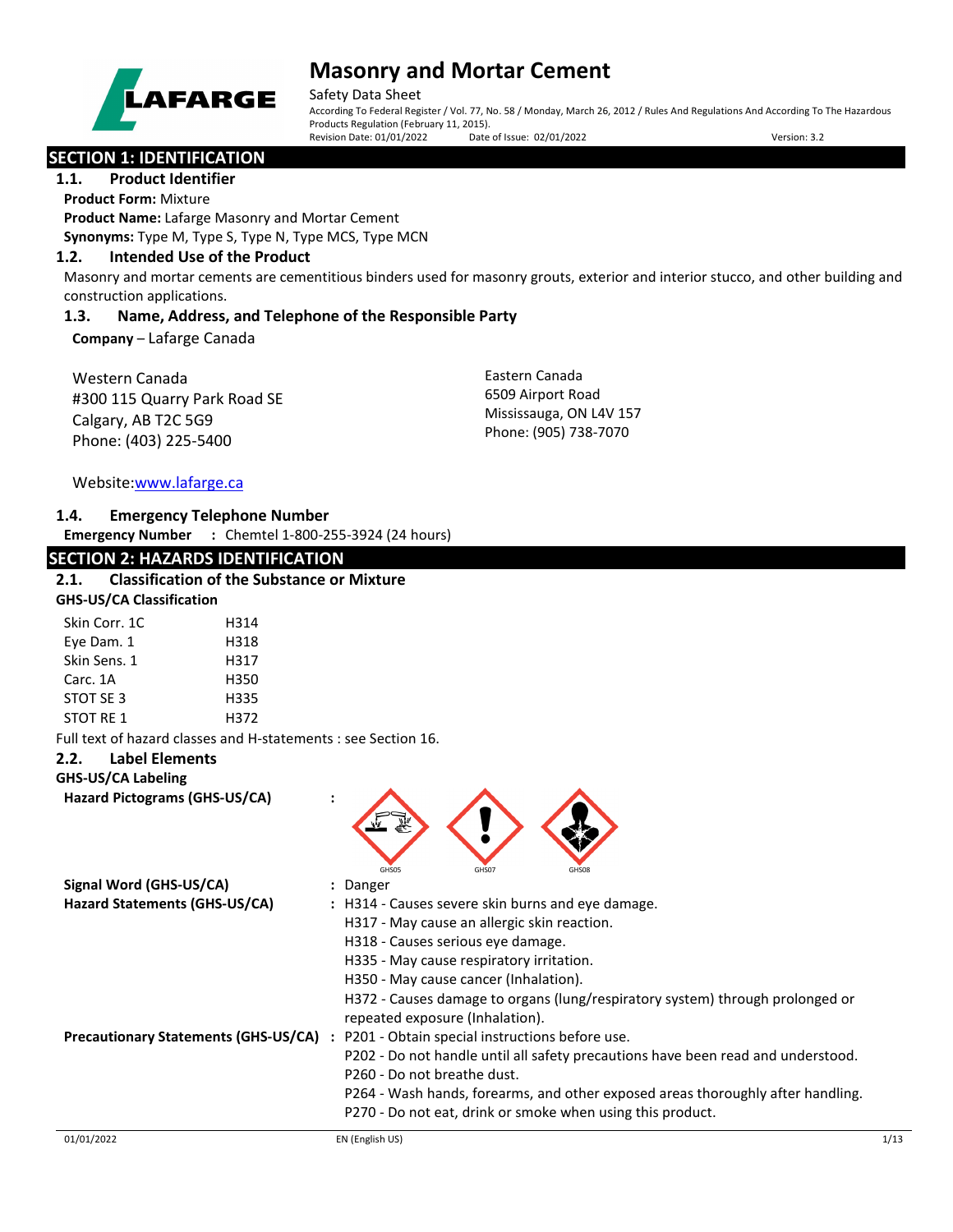Safety Data Sheet

According To Federal Register / Vol. 77, No. 58 / Monday, March 26, 2012 / Rules And Regulations And According To The Hazardous Products Regulation (February 11, 2015).

P271 - Use only outdoors or in a well-ventilated area.

P272 - Contaminated work clothing should not be allowed out of the workplace.

P280 - Wear protective gloves, protective clothing, and eye protection.

P301+P330+P331 - IF SWALLOWED: Rinse mouth. Do NOT induce vomiting.

P303+P361+P353 - IF ON SKIN (or hair): Take off immediately all contaminated clothing. Rinse skin with water.

P304+P340 - IF INHALED: Remove person to fresh air and keep comfortable for breathing.

P305+P351+P338 - IF IN EYES: Rinse cautiously with water for several minutes. Remove contact lenses, if present and easy to do. Continue rinsing.

P308+P313 - If exposed or concerned: Get medical advice/attention.

P310 - Immediately call a POISON CENTER or doctor.

P314 - Get medical advice/attention if you feel unwell.

P321 - Specific treatment (see Section 4 on this SDS).

P333+P313 - If skin irritation or rash occurs: Get medical advice/attention.

P362+P364 - Take off contaminated clothing and wash it before reuse.

P403+P233 - Store in a well-ventilated place. Keep container tightly closed.

P405 - Store locked up.

P501 - Dispose of contents/container in accordance with local, regional, national, territorial, provincial, and international regulations.

### **2.3. Other Hazards**

Exposure may aggravate pre-existing eye, skin, or respiratory conditions. Individuals with lung disease (e.g. bronchitis, emphysema, COPD, pulmonary disease) or sensitivity to hexavalent chromium can be aggravated by exposure.

### **2.4. Unknown Acute Toxicity (GHS-US/CA)**

No data available

### **SECTION 3: COMPOSITION/INFORMATION ON INGREDIENTS**

### **3.2. Mixture**

| <b>Name</b>                 | <b>Product Identifier</b> | $%$ $*$   | <b>GHS Ingredient Classification</b> |
|-----------------------------|---------------------------|-----------|--------------------------------------|
| Cement, portland, chemicals | (CAS-No.) 65997-15-1      | $30 - 75$ | Skin Irrit. 2, H315                  |
|                             |                           |           | Eye Dam. 1, H318                     |
|                             |                           |           | Skin Sens. 1, H317                   |
|                             |                           |           | <b>STOT SE 3, H335</b>               |
| Limestone                   | (CAS-No.) 1317-65-3       | $20 - 50$ | Not classified                       |
| Calcium hydroxide           | (CAS-No.) 1305-62-0       | < 20      | Skin Irrit. 2, H315                  |
|                             |                           |           | Eye Dam. 1, H318                     |
|                             |                           |           | <b>STOT SE 3, H335</b>               |
| Quartz                      | (CAS-No.) 14808-60-7      | < 10      | Carc. 1A, H350                       |
|                             |                           |           | <b>STOT SE 3, H335</b>               |
|                             |                           |           | <b>STOT RE 1, H372</b>               |
| Gypsum (Ca(SO4).2H2O)       | (CAS-No.) 13397-24-5      | $5 - 10$  | Not classified                       |
| Magnesium oxide (MgO)       | (CAS-No.) 1309-48-4       | < 4       | Not classified                       |
| Calcium oxide               | (CAS-No.) 1305-78-8       | $\leq 1$  | Skin Irrit. 2, H315                  |
|                             |                           |           | Eye Dam. 1, H318                     |
|                             |                           |           | <b>STOT SE 3, H335</b>               |
|                             |                           |           | Aquatic Acute 3, H402                |

Full text of H-phrases: see Section 16.

\*Percentages are listed in weight by weight percentage (w/w%) for liquid and solid ingredients. Gas ingredients are listed in volume by volume percentage (v/v%).

## **SECTION 4: FIRST AID MEASURES**

### **4.1. Description of First-aid Measures**

**General:** Never give anything by mouth to an unconscious person. If you feel unwell, seek medical advice (show the label where possible).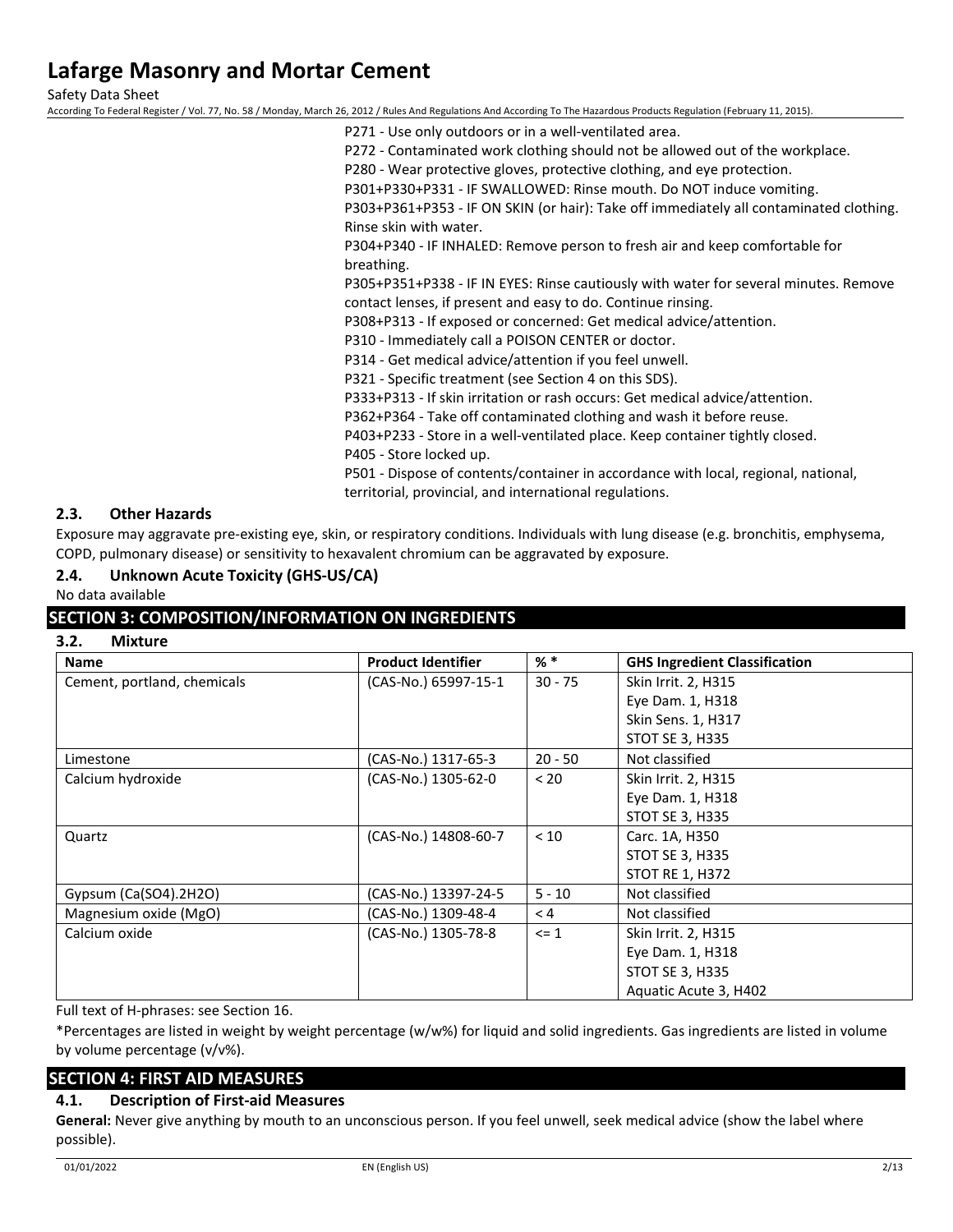Safety Data Sheet

According To Federal Register / Vol. 77, No. 58 / Monday, March 26, 2012 / Rules And Regulations And According To The Hazardous Products Regulation (February 11, 2015).

**Inhalation:** Remove to fresh air and keep at rest in a position comfortable for breathing. Immediately call a POISON CENTER or doctor/physician.

**Skin Contact:** Remove contaminated clothing. Immediately flush skin with plenty of water for at least 30 minutes and continue flushing throughout emergency transport, if needed. Immediately call a poison center or physician. Wash contaminated clothing before reuse.

**Eye Contact:** Get medical attention immediately and begin flushing eyes with plenty of water for at least 30 minutes and continue flushing eyes throughout emergency transport. Immediately call a poison center or physician. Occasionally lift the upper and lower eyelids during flushing. Remove any contact lenses, if possible. Chemical burns should be treated promptly by a physician. **Ingestion:** Rinse mouth. Do NOT induce vomiting. Obtain emergency medical attention.

## **4.2. Most Important Symptoms and Effects Both Acute and Delayed**

**General:** May cause respiratory irritation. Causes severe skin burns and eye damage. Skin sensitization. May cause cancer. Causes damage to organs through prolonged or repeated exposure.

**Inhalation:** Irritation of the respiratory tract and the other mucous membranes. May be corrosive to the respiratory tract. The three types of silicosis include: 1) Simple chronic silicosis – which results from long-term exposure (more than 20 years) to low amounts of respirable crystalline silica. Nodules of chronic inflammation and scarring provoked by the respirable crystalline silica form in the lungs and chest lymph nodes. This disease may feature breathlessness and may resemble chronic obstructive pulmonary disease (COPD); 2) Accelerated silicosis – occurs after exposure to larger amounts of respirable crystalline silica over a shorter period of time (5-15 years); 3) Acute silicosis – results from short-term exposure to very large amounts of respirable crystalline silica. The lungs become very inflamed and may fill with fluid, causing severe shortness of breath and low blood oxygen levels. Inflammation, scarring, and symptoms progress faster in accelerated silicosis than in simple silicosis. Progressive massive fibrosis may occur in simple or accelerated silicosis, but is more common in the accelerated form. Progressive massive fibrosis results from severe scarring and leads to the destruction of normal lung structures.

**Skin Contact:** Concrete may cause dry skin, discomfort, irritation, severe burns, and dermatitis. Exposure of sufficient duration to wet concrete can cause serious, potentially irreversible damage to skin, eye, respiratory and digestive tracts due to chemical (caustic) burns, including third degree burns. A skin exposure may be hazardous even if there is no pain or discomfort. Unhardened concrete is capable of causing dermatitis by irritation and allergy. Skin affected by dermatitis may include symptoms such as, redness, itching, rash, scaling, and cracking. Irritant dermatitis is caused by the physical properties of concrete including alkalinity and abrasion. Allergic contact dermatitis is caused by sensitization to hexavalent chromium (chromate) potentially present in concrete. The reaction can range from a mild rash to severe skin ulcers. Persons already sensitized may react to the first contact with wet concrete. Others may develop allergic dermatitis after years of repeated contact with wet concrete. May cause an allergic skin reaction.

**Eye Contact:** Potentially causes permanent damage to the cornea, iris, or conjunctiva. Airborne dust may cause immediate or delayed irritation or inflammation. Eye contact with large amounts of dry powder or with wet cement can cause moderate eye irritation, chemical burns and blindness. Eye exposures require immediate first aid and medical attention to prevent significant damage to the eye.

**Ingestion:** May cause burns or irritation of the linings of the mouth, throat, and gastrointestinal tract.

**Chronic Symptoms:** May cause cancer. Causes damage to organs through prolonged or repeated exposure.

### **4.3. Indication of Any Immediate Medical Attention and Special Treatment Needed**

If exposed or concerned, get medical advice and attention. If medical advice is needed, have product container or label at hand.

## **SECTION 5: FIRE-FIGHTING MEASURES**

## **5.1. Extinguishing Media**

**Suitable Extinguishing Media:** Water spray, dry chemical, foam, carbon dioxide.

**Unsuitable Extinguishing Media:** Do not use a heavy water stream. Use of heavy stream of water may spread fire.

### **5.2. Special Hazards Arising From the Substance or Mixture**

**Fire Hazard:** Not considered flammable but may burn at high temperatures.

## **Explosion Hazard:** Product is not explosive.

**Reactivity:** May react exothermically with water releasing heat. Adding an acid to a base or base to an acid may cause a violent reaction.

### **5.3. Advice for Firefighters**

**Precautionary Measures Fire:** Exercise caution when fighting any chemical fire.

**Firefighting Instructions:** Use water spray or fog for cooling exposed containers.

**Protection During Firefighting:** Do not enter fire area without proper protective equipment, including respiratory protection.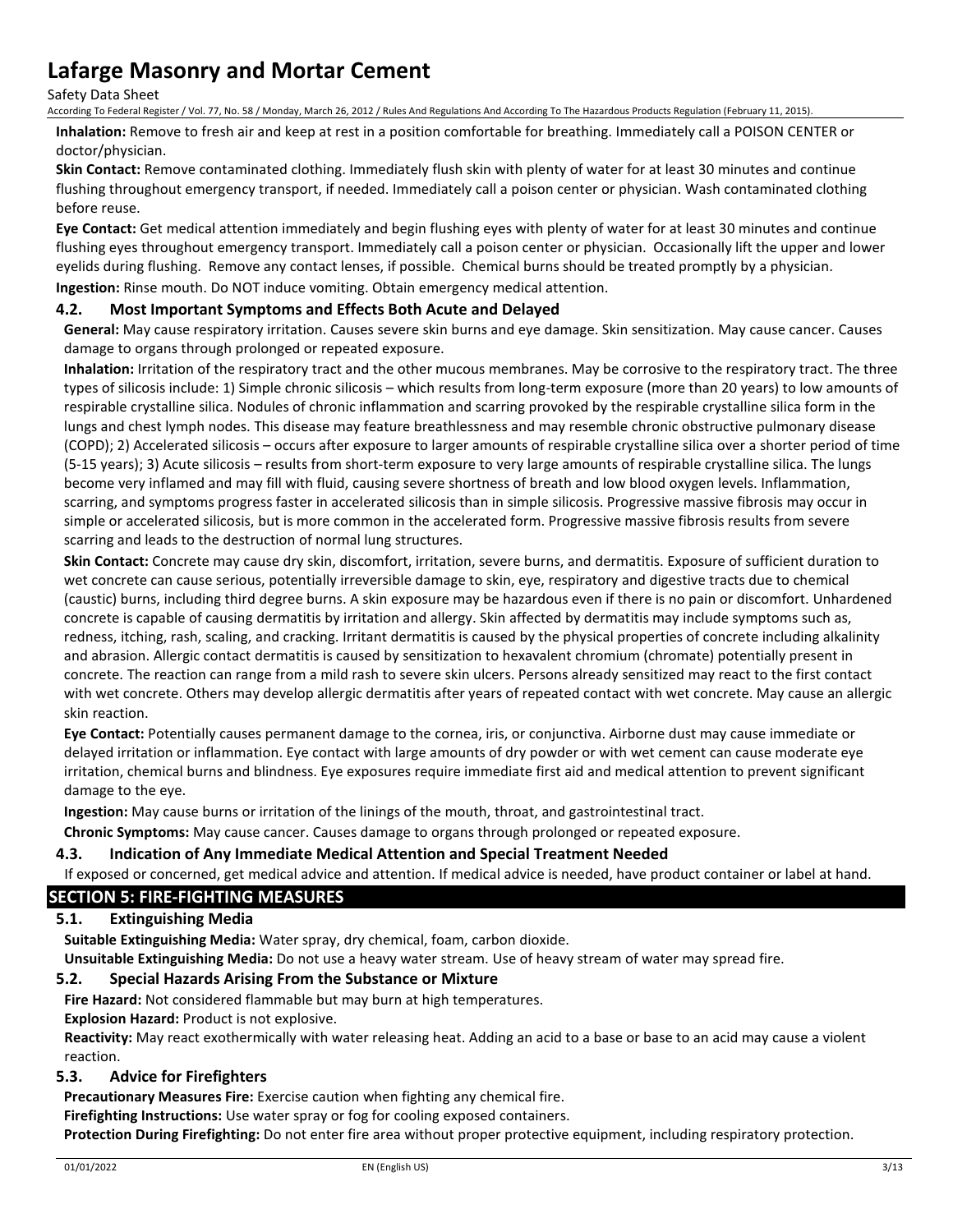Safety Data Sheet

According To Federal Register / Vol. 77, No. 58 / Monday, March 26, 2012 / Rules And Regulations And According To The Hazardous Products Regulation (February 11, 2015).

#### **Hazardous Combustion Products**: Silicon oxides.

### **Reference to Other Sections**

Refer to Section 9 for flammability properties.

### **SECTION 6: ACCIDENTAL RELEASE MEASURES**

### **6.1. Personal Precautions, Protective Equipment and Emergency Procedures**

**General Measures:** Do not breathe dust. Do not get in eyes, on skin, or on clothing. Do not handle until all safety precautions have been read and understood.

### **6.1.1. For Non-Emergency Personnel**

**Protective Equipment:** Use appropriate personal protective equipment (PPE).

**Emergency Procedures:** Evacuate unnecessary personnel.

### **6.1.2. For Emergency Personnel**

**Protective Equipment:** Equip cleanup crew with proper protection.

**Emergency Procedures:** Upon arrival at the scene, a first responder is expected to recognize the presence of dangerous goods, protect oneself and the public, secure the area, and call for the assistance of trained personnel as soon as conditions permit. Ventilate area.

### **6.2. Environmental Precautions**

Prevent entry to sewers and public waters.

### **6.3. Methods and Materials for Containment and Cleaning Up**

**For Containment:** Contain solid spills with appropriate barriers and prevent migration and entry into sewers or streams. As an immediate precautionary measure, isolate spill or leak area in all directions.

**Methods for Cleaning Up:** Clean up spills immediately and dispose of waste safely. Recover the product by vacuuming, shoveling or sweeping. Transfer spilled material to a suitable container for disposal. Contact competent authorities after a spill. Cautiously neutralize spilled solid. Vacuum clean-up is preferred. If sweeping is required use a dust suppressant.

### **6.4. Reference to Other Sections**

See Section 8 for exposure controls and personal protection and Section 13 for disposal considerations.

## **SECTION 7: HANDLING AND STORAGE**

## **7.1. Precautions for Safe Handling**

**Additional Hazards When Processed:** May release corrosive vapors. Repeated or prolonged exposure to respirable (airborne) crystalline silica dust will cause lung damage in the form of silicosis. Symptoms will include progressively more difficult breathing, cough, fever, and weight loss. Heavy material- proper lifting methods or equipment.

**Precautions for Safe Handling:** Wash hands and other exposed areas with mild soap and water before eating, drinking or smoking and when leaving work. Avoid contact with eyes, skin and clothing. Do not get in eyes, on skin, or on clothing. Handle empty containers with care because they may still present a hazard. Do not breathe dust. Obtain special instructions before use. Do not handle until all safety precautions have been read and understood.

**Hygiene Measures:** Handle in accordance with good industrial hygiene and safety procedures.

## **7.2. Conditions for Safe Storage, Including Any Incompatibilities**

**Technical Measures:** Comply with applicable regulations.

**Storage Conditions:** Keep container closed when not in use. Store in a dry, cool place away from incompatible materials. Store in original container or corrosive resistant and/or lined container.

**Incompatible Materials:** Acids. Oxidizers. Ammonium salts. Aluminum metal. Diazomethane. Phosphorus.

### **7.3. Specific End Use(s)**

Masonry and mortar cements are cementitious binders used for masonry grouts, exterior and interior stucco, and other building and construction applications.

## **SECTION 8: EXPOSURE CONTROLS/PERSONAL PROTECTION**

## **8.1. Control Parameters**

For substances listed in Section 3 that are not listed here, there are no established Exposure limits from the manufacturer, supplier, importer, or the appropriate advisory agency including: ACGIH (TLV), AIHA (WEEL), NIOSH (REL), OSHA (PEL), Canadian provincial governments, or the Mexican government.

| Quartz (14808-60-7) |                         |                                                         |      |
|---------------------|-------------------------|---------------------------------------------------------|------|
| <b>Mexico</b>       | OEL TWA $(mg/m3)$       | $0.1 \,\mathrm{mg/m^3}$ (respirable fraction)           |      |
| <b>USA ACGIH</b>    | ACGIH TWA $(mg/m3)$     | 0.025 mg/m <sup>3</sup> (respirable particulate matter) |      |
| <b>USA ACGIH</b>    | ACGIH chemical category | A2 - Suspected Human Carcinogen                         |      |
| 01/01/2022          | EN (English US)         |                                                         | 4/13 |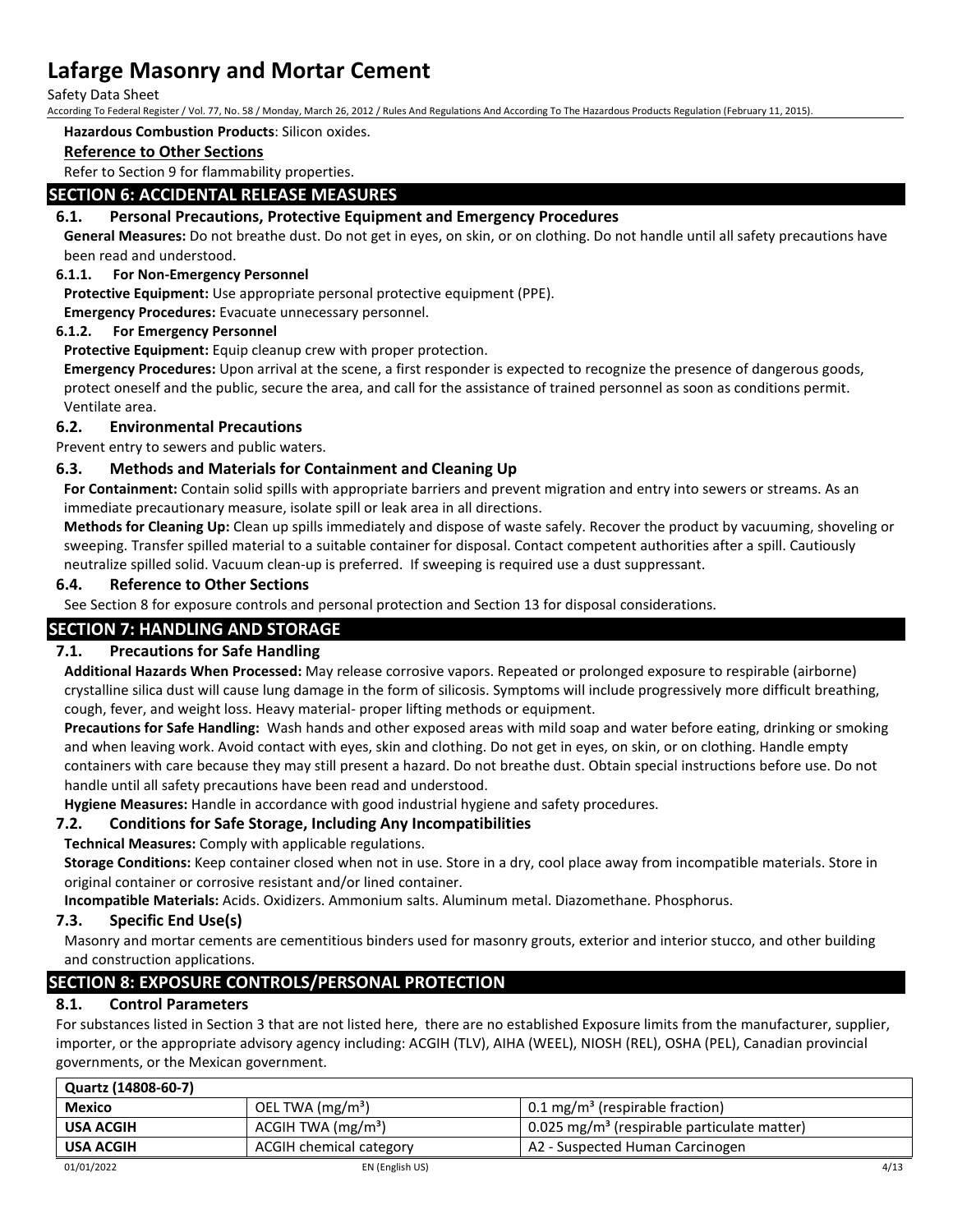Safety Data Sheet

According To Federal Register / Vol. 77, No. 58 / Monday, March 26, 2012 / Rules And Regulations And According To The Hazardous Products Regulation (February 11, 2015).

| <b>USA OSHA</b>                          | OSHA PEL (TWA) (mg/m <sup>3</sup> )               | 50 $\mu$ g/m <sup>3</sup>                                           |  |
|------------------------------------------|---------------------------------------------------|---------------------------------------------------------------------|--|
| <b>USA NIOSH</b>                         | NIOSH REL (TWA) (mg/m <sup>3</sup> )              | 0.05 mg/m <sup>3</sup> (respirable dust)                            |  |
| <b>USA IDLH</b>                          | US IDLH (mg/m <sup>3</sup> )                      | 50 mg/m <sup>3</sup> (respirable dust)                              |  |
| <b>Alberta</b>                           | OEL TWA (mg/m <sup>3</sup> )                      | $\overline{0.025}$ mg/m <sup>3</sup> (respirable particulate)       |  |
| <b>British Columbia</b>                  | OEL TWA (mg/m <sup>3</sup> )                      | 0.025 mg/m <sup>3</sup> (respirable)                                |  |
| Manitoba                                 | OEL TWA (mg/m <sup>3</sup> )                      | 0.025 mg/m <sup>3</sup> (respirable particulate matter)             |  |
| <b>New Brunswick</b>                     | OEL TWA (mg/m <sup>3</sup> )                      | 0.1 mg/m <sup>3</sup> (respirable fraction)                         |  |
| <b>Newfoundland &amp; Labrador</b>       | OEL TWA (mg/m <sup>3</sup> )                      | 0.025 mg/m <sup>3</sup> (respirable particulate matter)             |  |
| Nova Scotia                              | OEL TWA (mg/m <sup>3</sup> )                      | 0.025 mg/m <sup>3</sup> (respirable particulate matter)             |  |
| <b>Nunavut</b>                           | OEL TWA (mg/m <sup>3</sup> )                      | 0.05 mg/m <sup>3</sup> (respirable fraction)                        |  |
| <b>Northwest Territories</b>             | OEL TWA (mg/m <sup>3</sup> )                      | 0.05 mg/m <sup>3</sup> (respirable fraction)                        |  |
| <b>Ontario</b>                           | OEL TWA (mg/m <sup>3</sup> )                      | 0.1 mg/m <sup>3</sup> (designated substances regulation-respirable) |  |
| <b>Prince Edward Island</b>              | OEL TWA (mg/m <sup>3</sup> )                      | 0.025 mg/m <sup>3</sup> (respirable particulate matter)             |  |
| Québec                                   | VEMP (mg/m <sup>3</sup> )                         | $0.1 \text{ mg/m}^3$ (respirable dust)                              |  |
| Saskatchewan                             | OEL TWA (mg/m <sup>3</sup> )                      | 0.05 mg/m <sup>3</sup> (respirable fraction)                        |  |
| Yukon                                    | OEL TWA (mg/m <sup>3</sup> )                      | 300 particle/mL                                                     |  |
| Limestone (1317-65-3)                    |                                                   |                                                                     |  |
| <b>Mexico</b>                            | OEL TWA (mg/m <sup>3</sup> )                      | $10 \text{ mg/m}^3$                                                 |  |
| <b>Mexico</b>                            | OEL STEL (mg/m <sup>3</sup> )                     | $20$ mg/m <sup>3</sup>                                              |  |
| <b>USA OSHA</b>                          | OSHA PEL (TWA) (mg/m <sup>3</sup> )               | 15 mg/m <sup>3</sup> (total dust)                                   |  |
|                                          |                                                   | 5 mg/m <sup>3</sup> (respirable fraction)                           |  |
| <b>USA NIOSH</b>                         | NIOSH REL (TWA) (mg/m <sup>3</sup> )              | 10 mg/m <sup>3</sup> (total dust)                                   |  |
|                                          |                                                   | 5 mg/m <sup>3</sup> (respirable dust)                               |  |
| Alberta                                  | OEL TWA (mg/m <sup>3</sup> )                      | $10 \text{ mg/m}^3$                                                 |  |
| <b>British Columbia</b>                  | OEL STEL (mg/m <sup>3</sup> )                     | 20 mg/m <sup>3</sup> (total dust)                                   |  |
| <b>British Columbia</b>                  | OEL TWA (mg/m <sup>3</sup> )                      | 10 mg/m <sup>3</sup> (total dust)                                   |  |
|                                          |                                                   | 3 mg/m <sup>3</sup> (respirable fraction)                           |  |
| <b>New Brunswick</b>                     | OEL TWA (mg/m <sup>3</sup> )                      | 10 mg/m <sup>3</sup> (particulate matter containing no Asbestos and |  |
|                                          |                                                   | <1% Crystalline silica)                                             |  |
| <b>Nunavut</b>                           | OEL STEL (mg/m <sup>3</sup> )                     | 20 mg/m $3$                                                         |  |
| <b>Nunavut</b>                           | OEL TWA (mg/m <sup>3</sup> )                      | $10 \text{ mg/m}^3$                                                 |  |
| <b>Northwest Territories</b>             | OEL STEL (mg/m <sup>3</sup> )                     | $20$ mg/m <sup>3</sup>                                              |  |
| <b>Northwest Territories</b>             | OEL TWA (mg/m <sup>3</sup> )                      | $10 \text{ mg/m}^3$                                                 |  |
| Québec                                   | VEMP (mg/m <sup>3</sup> )                         | 10 mg/m <sup>3</sup> (Limestone, containing no Asbestos and <1%     |  |
|                                          |                                                   | Crystalline silica-total dust)                                      |  |
| Saskatchewan                             | OEL STEL (mg/m <sup>3</sup> )                     | 20 mg/m $3$                                                         |  |
| Saskatchewan                             | OEL TWA (mg/m <sup>3</sup> )                      | 10 mg/m $3$                                                         |  |
| Yukon                                    | OEL STEL (mg/m <sup>3</sup> )                     | 20 mg/m $3$                                                         |  |
| Yukon                                    | OEL TWA (mg/m <sup>3</sup> )                      | 30 mppcf                                                            |  |
|                                          |                                                   | $10 \text{ mg/m}^3$                                                 |  |
| Cement, portland, chemicals (65997-15-1) |                                                   |                                                                     |  |
| <b>Mexico</b>                            | OEL TWA (mg/m <sup>3</sup> )                      | 10 mg/m $3$                                                         |  |
| <b>Mexico</b>                            | OEL STEL (mg/m <sup>3</sup> )                     | $20 \text{ mg/m}^3$                                                 |  |
| <b>USA ACGIH</b>                         | ACGIH TWA $(mg/m3)$                               | 1 mg/m <sup>3</sup> (particulate matter containing no asbestos and  |  |
|                                          |                                                   | <1% crystalline silica, respirable particulate matter)              |  |
| <b>USA ACGIH</b>                         | ACGIH chemical category                           | Not Classifiable as a Human Carcinogen                              |  |
| <b>USA OSHA</b>                          | OSHA PEL (TWA) (mg/m <sup>3</sup> )               | 15 mg/m <sup>3</sup> (total dust)                                   |  |
|                                          |                                                   | 5 mg/m <sup>3</sup> (respirable fraction)                           |  |
| <b>USA NIOSH</b>                         | NIOSH REL (TWA) (mg/m <sup>3</sup> )              | 10 mg/m <sup>3</sup> (total dust)                                   |  |
|                                          |                                                   | 5 mg/m <sup>3</sup> (respirable dust)                               |  |
| <b>USA IDLH</b>                          |                                                   | 5000 mg/m <sup>3</sup>                                              |  |
|                                          | US IDLH $(mg/m3)$<br>OEL TWA (mg/m <sup>3</sup> ) | 10 mg/m $3$                                                         |  |
| Alberta                                  |                                                   |                                                                     |  |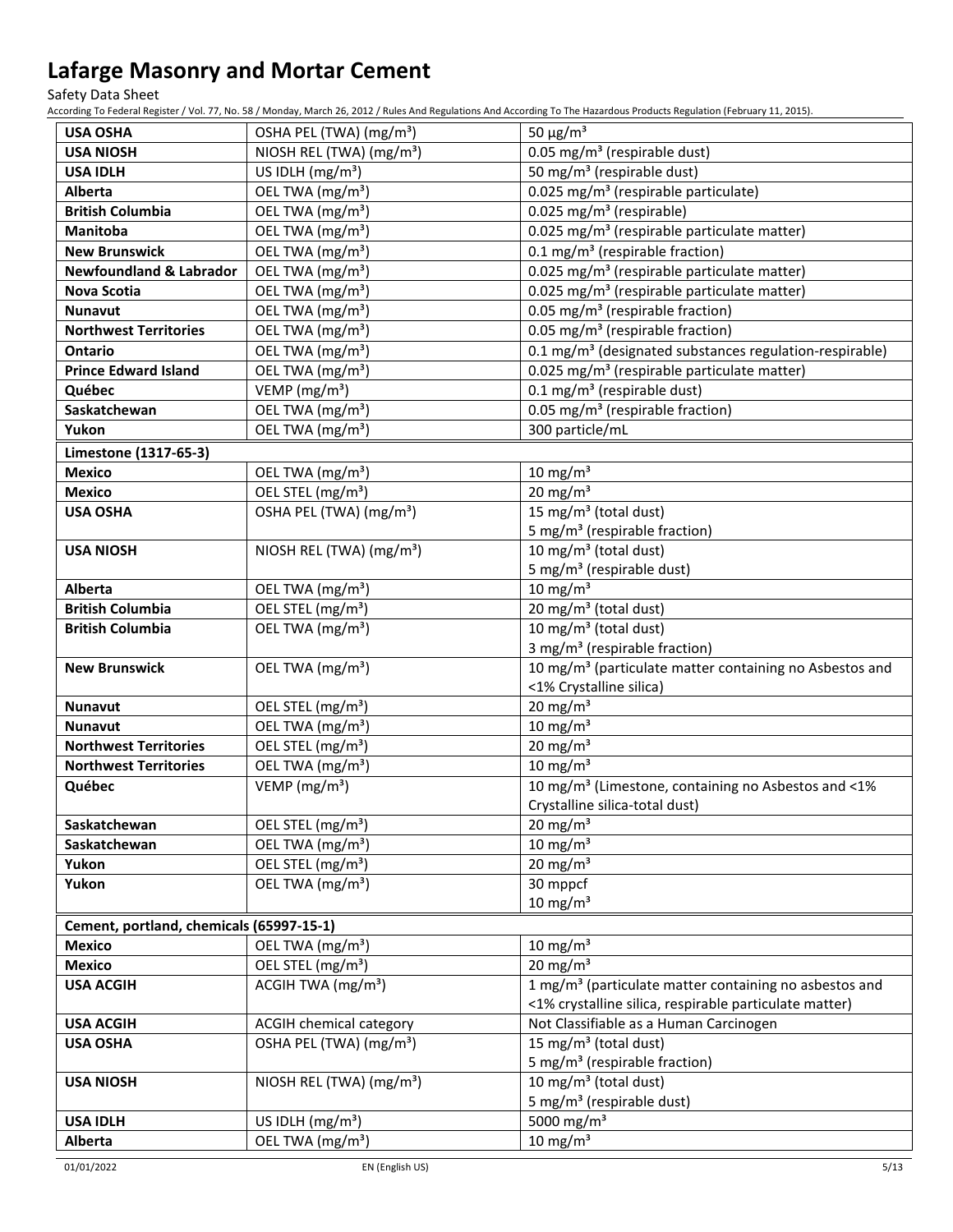Safety Data Sheet

According To Federal Register / Vol. 77, No. 58 / Monday, March 26, 2012 / Rules And Regulations And According To The Hazardous Products Regulation (February 11, 2015).

| <b>British Columbia</b>            | OEL TWA (mg/m <sup>3</sup> )         | 1 mg/m <sup>3</sup> (particulate matter containing no Asbestos and                                                          |
|------------------------------------|--------------------------------------|-----------------------------------------------------------------------------------------------------------------------------|
|                                    |                                      | <1% Crystalline silica-respirable particulate)                                                                              |
| <b>Manitoba</b>                    | OEL TWA (mg/m <sup>3</sup> )         | 1 mg/m <sup>3</sup> (particulate matter containing no Asbestos and                                                          |
|                                    |                                      | <1% Crystalline silica-respirable particulate matter)                                                                       |
| <b>New Brunswick</b>               | OEL TWA (mg/m <sup>3</sup> )         | 10 mg/m <sup>3</sup> (particulate matter containing no Asbestos and<br><1% Crystalline silica)                              |
|                                    |                                      |                                                                                                                             |
| <b>Newfoundland &amp; Labrador</b> | OEL TWA (mg/m <sup>3</sup> )         | 1 mg/m <sup>3</sup> (particulate matter containing no Asbestos and<br><1% Crystalline silica-respirable particulate matter) |
|                                    |                                      |                                                                                                                             |
| <b>Nova Scotia</b>                 | OEL TWA (mg/m <sup>3</sup> )         | 1 mg/m <sup>3</sup> (particulate matter containing no Asbestos and<br><1% Crystalline silica-respirable particulate matter) |
| <b>Nunavut</b>                     | OEL STEL (mg/m <sup>3</sup> )        | 20 mg/m $3$                                                                                                                 |
| <b>Nunavut</b>                     | OEL TWA (mg/m <sup>3</sup> )         | $10 \text{ mg/m}^3$                                                                                                         |
| <b>Northwest Territories</b>       | OEL STEL (mg/m <sup>3</sup> )        | $20 \text{ mg/m}^3$                                                                                                         |
| <b>Northwest Territories</b>       | OEL TWA (mg/m <sup>3</sup> )         | $10 \text{ mg/m}^3$                                                                                                         |
| Ontario                            | OEL TWA (mg/m <sup>3</sup> )         | 1 mg/m <sup>3</sup> (containing no Asbestos and <1% Crystalline                                                             |
|                                    |                                      | silica-respirable)                                                                                                          |
| <b>Prince Edward Island</b>        | OEL TWA (mg/m <sup>3</sup> )         | 1 mg/m <sup>3</sup> (particulate matter containing no Asbestos and                                                          |
|                                    |                                      | <1% Crystalline silica-respirable particulate matter)                                                                       |
| Québec                             | VEMP ( $mg/m3$ )                     | 10 mg/m <sup>3</sup> (containing no Asbestos and <1% Crystalline                                                            |
|                                    |                                      | silica-total dust)                                                                                                          |
|                                    |                                      | 5 mg/m <sup>3</sup> (containing no Asbestos and <1% Crystalline                                                             |
|                                    |                                      | silica-respirable dust)                                                                                                     |
| Saskatchewan                       | OEL STEL (mg/m <sup>3</sup> )        | $20 \text{ mg/m}^3$                                                                                                         |
| Saskatchewan                       | OEL TWA (mg/m <sup>3</sup> )         | 10 mg/m $3$                                                                                                                 |
| Yukon                              | OEL STEL (mg/m <sup>3</sup> )        | $20 \text{ mg/m}^3$                                                                                                         |
| Yukon                              | OEL TWA (mg/m <sup>3</sup> )         | 30 mppcf                                                                                                                    |
|                                    |                                      | $10 \text{ mg/m}^3$                                                                                                         |
| Calcium hydroxide (1305-62-0)      |                                      |                                                                                                                             |
| <b>Mexico</b>                      | OEL TWA (mg/m <sup>3</sup> )         | 5 mg/ $m3$                                                                                                                  |
| <b>USA ACGIH</b>                   | ACGIH TWA (mg/m <sup>3</sup> )       | 5 mg/ $m3$                                                                                                                  |
| <b>USA OSHA</b>                    | OSHA PEL (TWA) (mg/m <sup>3</sup> )  | 15 mg/m <sup>3</sup> (total dust)                                                                                           |
|                                    |                                      | 5 mg/m <sup>3</sup> (respirable fraction)                                                                                   |
| <b>USA NIOSH</b>                   | NIOSH REL (TWA) (mg/m <sup>3</sup> ) | 5 mg/ $m3$                                                                                                                  |
| Alberta                            | OEL TWA (mg/m <sup>3</sup> )         | 5 mg/ $m3$                                                                                                                  |
| <b>British Columbia</b>            | OEL TWA (mg/m <sup>3</sup> )         | 5 mg/ $m3$                                                                                                                  |
| Manitoba                           | OEL TWA (mg/m <sup>3</sup> )         | 5 mg/ $m3$                                                                                                                  |
| <b>New Brunswick</b>               | OEL TWA (mg/m <sup>3</sup> )         | 5 mg/ $m3$                                                                                                                  |
| <b>Newfoundland &amp; Labrador</b> | OEL TWA (mg/m <sup>3</sup> )         | 5 mg/ $m3$                                                                                                                  |
| <b>Nova Scotia</b>                 | OEL TWA (mg/m <sup>3</sup> )         | 5 mg/ $m3$                                                                                                                  |
| Nunavut                            | OEL STEL (mg/m <sup>3</sup> )        | $10 \text{ mg/m}^3$                                                                                                         |
| Nunavut                            | OEL TWA (mg/m <sup>3</sup> )         | 5 mg/ $m3$                                                                                                                  |
| <b>Northwest Territories</b>       | OEL STEL (mg/m <sup>3</sup> )        | 10 mg/m $3$                                                                                                                 |
| <b>Northwest Territories</b>       | OEL TWA (mg/m <sup>3</sup> )         | 5 mg/ $m3$                                                                                                                  |
| Ontario                            | OEL TWA (mg/m <sup>3</sup> )         | 5 mg/ $m3$                                                                                                                  |
| <b>Prince Edward Island</b>        | OEL TWA (mg/m <sup>3</sup> )         | 5 mg/ $m3$                                                                                                                  |
| Québec                             | VEMP ( $mg/m3$ )                     | 5 mg/ $m3$                                                                                                                  |
| Saskatchewan                       | OEL STEL (mg/m <sup>3</sup> )        | 10 mg/m $3$                                                                                                                 |
| Saskatchewan                       | OEL TWA (mg/m <sup>3</sup> )         | 5 mg/ $m3$                                                                                                                  |
| Yukon                              | OEL STEL (mg/m <sup>3</sup> )        | 10 mg/m $3$                                                                                                                 |
| Yukon                              | OEL TWA (mg/m <sup>3</sup> )         | 5 mg/ $m3$                                                                                                                  |
| Magnesium oxide (MgO) (1309-48-4)  |                                      |                                                                                                                             |
| <b>Mexico</b>                      | OEL TWA (mg/m <sup>3</sup> )         | 10 mg/m <sup>3</sup> (fume)                                                                                                 |
|                                    |                                      |                                                                                                                             |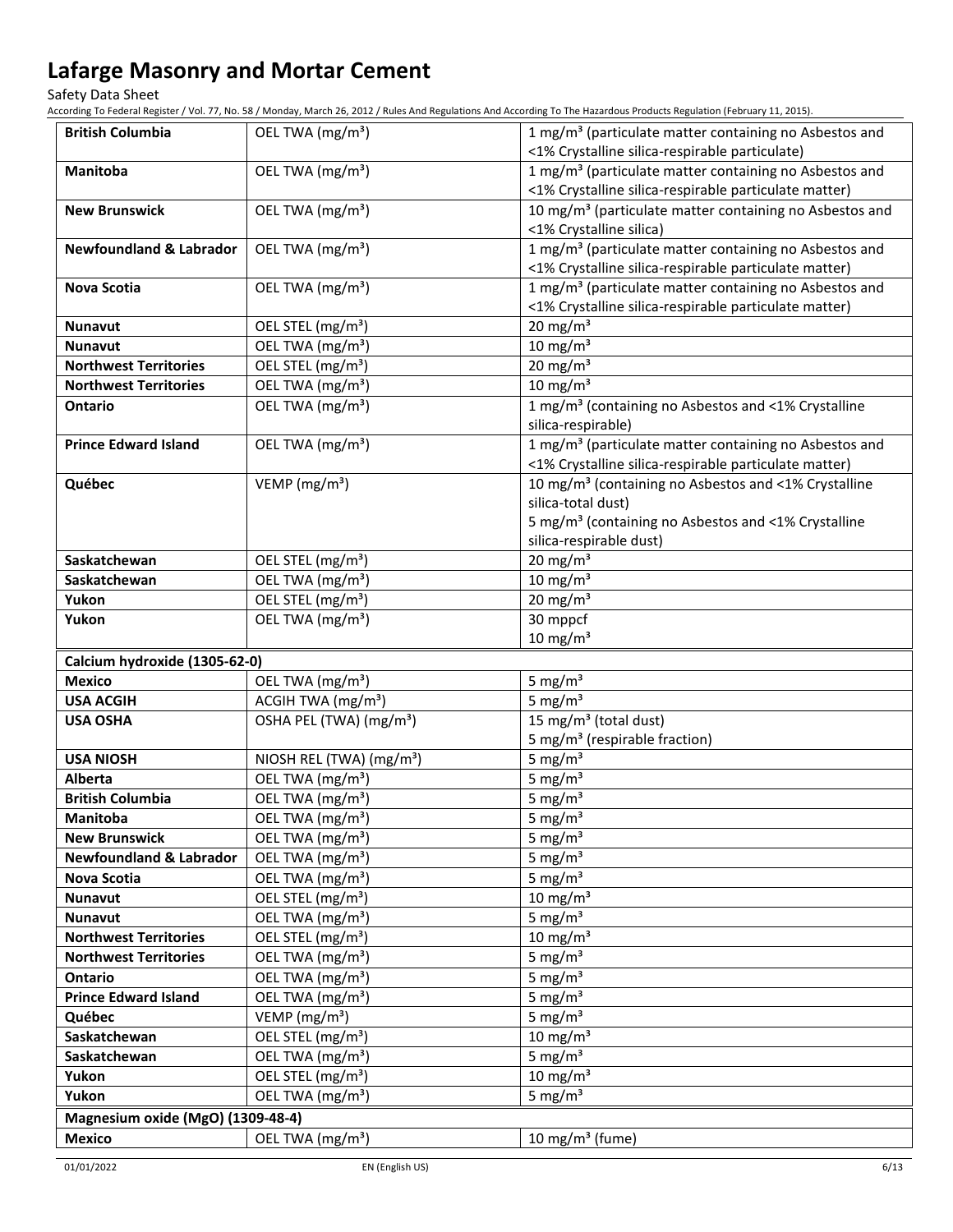Safety Data Sheet

According To Federal Register / Vol. 77, No. 58 / Monday, March 26, 2012 / Rules And Regulations And According To The Hazardous Products Regulation (February 11, 2015).

| <b>USA ACGIH</b><br>ACGIH TWA $(mg/m3)$<br>10 mg/m <sup>3</sup> (inhalable particulate matter)                            |  |
|---------------------------------------------------------------------------------------------------------------------------|--|
| <b>ACGIH chemical category</b><br>Not Classifiable as a Human Carcinogen<br><b>USA ACGIH</b>                              |  |
| OSHA PEL (TWA) (mg/m <sup>3</sup> )<br>15 mg/m <sup>3</sup> (fume, total particulate)<br><b>USA OSHA</b>                  |  |
| US IDLH $(mg/m3)$<br>750 mg/m <sup>3</sup> (fume)<br><b>USA IDLH</b>                                                      |  |
| 10 mg/m $3$ (fume)<br>OEL TWA (mg/m <sup>3</sup> )<br>Alberta                                                             |  |
| <b>British Columbia</b><br>OEL STEL (mg/m <sup>3</sup> )<br>10 mg/m <sup>3</sup> (respirable dust and fume)               |  |
| 10 mg/m <sup>3</sup> (fume, inhalable)<br>OEL TWA (mg/m <sup>3</sup> )<br><b>British Columbia</b>                         |  |
| 3 mg/m <sup>3</sup> (respirable dust and fume)                                                                            |  |
| 10 mg/m <sup>3</sup> (inhalable particulate matter)<br>Manitoba<br>OEL TWA (mg/m <sup>3</sup> )                           |  |
| $10$ mg/m <sup>3</sup> (fume)<br>OEL TWA (mg/m <sup>3</sup> )<br><b>New Brunswick</b>                                     |  |
| <b>Newfoundland &amp; Labrador</b><br>OEL TWA (mg/m <sup>3</sup> )<br>10 mg/m <sup>3</sup> (inhalable particulate matter) |  |
| OEL TWA (mg/m <sup>3</sup> )<br>10 mg/m <sup>3</sup> (inhalable particulate matter)<br>Nova Scotia                        |  |
| OEL STEL (mg/m <sup>3</sup> )<br>20 mg/m <sup>3</sup> (inhalable fraction)<br>Nunavut                                     |  |
| 10 mg/m <sup>3</sup> (inhalable fraction)<br>OEL TWA (mg/m <sup>3</sup> )<br><b>Nunavut</b>                               |  |
| 20 mg/m <sup>3</sup> (inhalable fraction)<br><b>Northwest Territories</b><br>OEL STEL (mg/m <sup>3</sup> )                |  |
| 10 mg/m <sup>3</sup> (inhalable fraction)<br><b>Northwest Territories</b><br>OEL TWA (mg/m <sup>3</sup> )                 |  |
| OEL TWA (mg/m <sup>3</sup> )<br>10 mg/m <sup>3</sup> (inhalable)<br><b>Ontario</b>                                        |  |
| OEL TWA (mg/m <sup>3</sup> )<br>10 mg/m <sup>3</sup> (inhalable particulate matter)<br><b>Prince Edward Island</b>        |  |
| VEMP ( $mg/m3$ )<br>10 mg/m <sup>3</sup> (fume)<br>Québec                                                                 |  |
| OEL STEL (mg/m <sup>3</sup> )<br>20 mg/m <sup>3</sup> (inhalable fraction)<br>Saskatchewan                                |  |
| OEL TWA (mg/m <sup>3</sup> )<br>10 mg/m <sup>3</sup> (inhalable fraction)<br>Saskatchewan                                 |  |
| OEL STEL (mg/m <sup>3</sup> )<br>10 mg/m <sup>3</sup> (fume)<br>Yukon                                                     |  |
| 10 mg/m $3$ (fume)<br>OEL TWA (mg/m <sup>3</sup> )<br>Yukon                                                               |  |
| Gypsum (Ca(SO4).2H2O) (13397-24-5)                                                                                        |  |
| OEL TWA (mg/m <sup>3</sup> )<br><b>Mexico</b><br>10 mg/m <sup>3</sup> (inhalable fraction)                                |  |
| ACGIH TWA (mg/m <sup>3</sup> )<br>10 mg/m <sup>3</sup> (inhalable particulate matter)<br><b>USA ACGIH</b>                 |  |
| 15 mg/m <sup>3</sup> (total dust)<br>OSHA PEL (TWA) (mg/m <sup>3</sup> )<br><b>USA OSHA</b>                               |  |
| 5 mg/m <sup>3</sup> (respirable fraction)                                                                                 |  |
| 10 mg/m <sup>3</sup> (total dust)<br>NIOSH REL (TWA) (mg/m <sup>3</sup> )<br><b>USA NIOSH</b>                             |  |
| 5 mg/m <sup>3</sup> (respirable dust)                                                                                     |  |
| $10 \text{ mg/m}^3$<br>OEL TWA (mg/m <sup>3</sup> )<br>Alberta                                                            |  |
| 20 mg/m <sup>3</sup> (total dust)<br><b>British Columbia</b><br>OEL STEL (mg/m <sup>3</sup> )                             |  |
| 10 mg/m <sup>3</sup> (total dust)<br>OEL TWA (mg/m <sup>3</sup> )<br><b>British Columbia</b>                              |  |
| 3 mg/m <sup>3</sup> (respirable fraction)                                                                                 |  |
| Manitoba<br>10 mg/m <sup>3</sup> (inhalable particulate matter)<br>OEL TWA (mg/m <sup>3</sup> )                           |  |
| <b>Newfoundland &amp; Labrador</b><br>OEL TWA (mg/m <sup>3</sup> )<br>10 mg/m <sup>3</sup> (inhalable particulate matter) |  |
| OEL TWA (mg/m <sup>3</sup> )<br>10 mg/m <sup>3</sup> (inhalable particulate matter)<br><b>Nova Scotia</b>                 |  |
| 10 mg/m <sup>3</sup> (inhalable)<br>OEL TWA (mg/m <sup>3</sup> )<br>Ontario                                               |  |
| OEL TWA (mg/m <sup>3</sup> )<br>10 mg/m <sup>3</sup> (inhalable particulate matter)<br><b>Prince Edward Island</b>        |  |
| VEMP ( $mg/m3$ )<br>10 mg/m <sup>3</sup> (containing no Asbestos and <1% Crystalline<br>Québec                            |  |
| silica-total dust)                                                                                                        |  |
| 5 mg/m <sup>3</sup> (containing no Asbestos and <1% Crystalline                                                           |  |
| silica-respirable dust)                                                                                                   |  |
| $20$ mg/m <sup>3</sup><br>Saskatchewan<br>OEL STEL (mg/m <sup>3</sup> )                                                   |  |
| $10 \text{ mg/m}^3$<br>OEL TWA (mg/m <sup>3</sup> )<br>Saskatchewan                                                       |  |
| 20 mg/m $3$<br>OEL STEL (mg/m <sup>3</sup> )<br>Yukon                                                                     |  |
| Yukon<br>OEL TWA (mg/m <sup>3</sup> )<br>30 mppcf                                                                         |  |
| $10 \text{ mg/m}^3$                                                                                                       |  |
| Calcium oxide (1305-78-8)                                                                                                 |  |
| 2 mg/ $m3$<br><b>Mexico</b><br>OEL TWA (mg/m <sup>3</sup> )                                                               |  |
| 2 mg/ $m3$<br>ACGIH TWA $(mg/m3)$<br><b>USA ACGIH</b>                                                                     |  |
| 5 mg/ $m3$<br>OSHA PEL (TWA) (mg/m <sup>3</sup> )<br><b>USA OSHA</b>                                                      |  |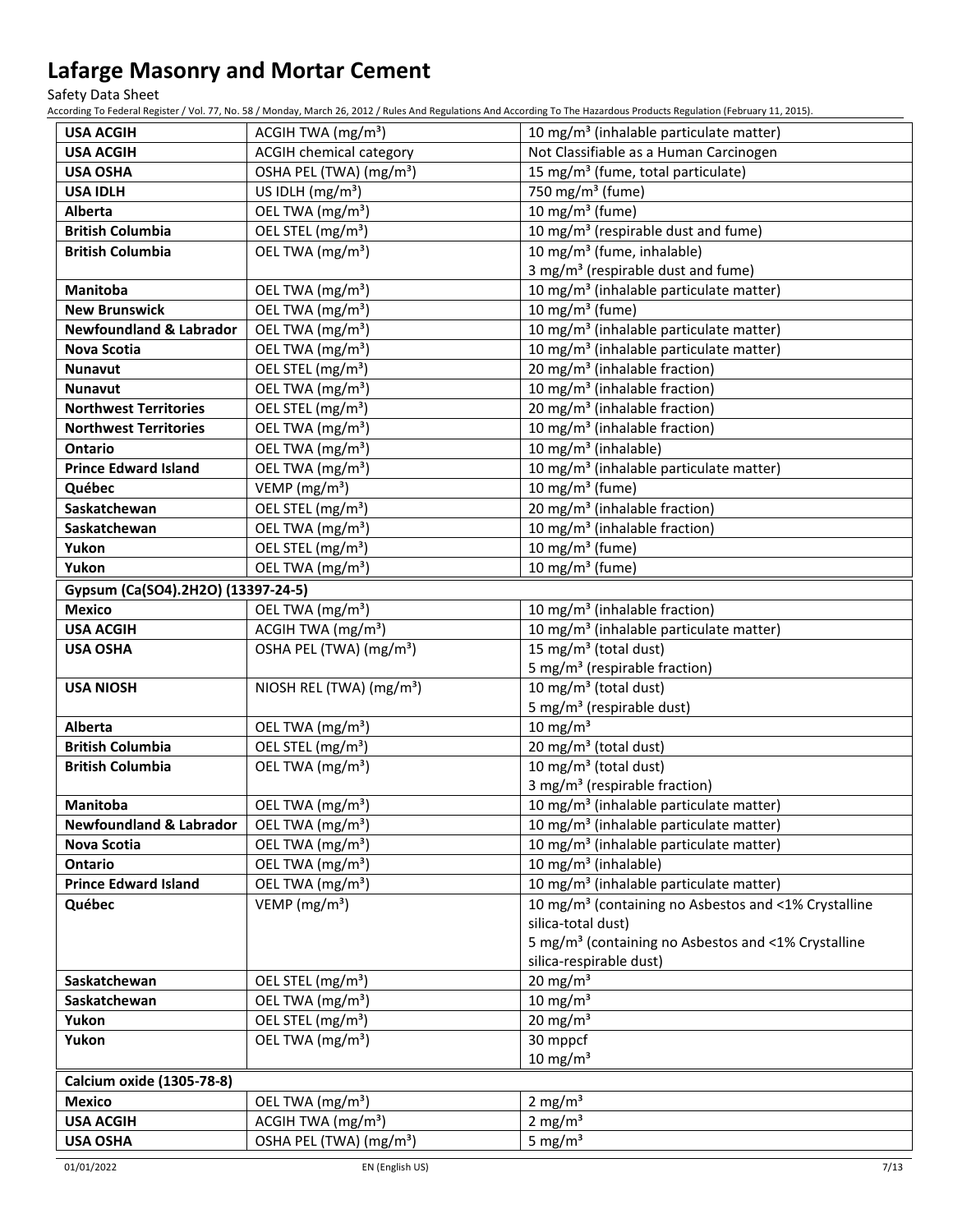Safety Data Sheet

According To Federal Register / Vol. 77, No. 58 / Monday, March 26, 2012 / Rules And Regulations And According To The Hazardous Products Regulation (February 11, 2015).

| <b>USA NIOSH</b>                   | NIOSH REL (TWA) $(mg/m3)$     | 2 mg/m <sup>3</sup> |
|------------------------------------|-------------------------------|---------------------|
| <b>USA IDLH</b>                    | US IDLH $(mg/m3)$             | $25 \text{ mg/m}^3$ |
| <b>Alberta</b>                     | OEL TWA (mg/m <sup>3</sup> )  | 2 mg/m <sup>3</sup> |
| <b>British Columbia</b>            | OEL TWA (mg/m <sup>3</sup> )  | 2 mg/m <sup>3</sup> |
| <b>Manitoba</b>                    | OEL TWA (mg/m <sup>3</sup> )  | 2 mg/m $3$          |
| <b>New Brunswick</b>               | OEL TWA (mg/m <sup>3</sup> )  | 2 mg/m $3$          |
| <b>Newfoundland &amp; Labrador</b> | OEL TWA (mg/m <sup>3</sup> )  | 2 mg/m $3$          |
| <b>Nova Scotia</b>                 | OEL TWA (mg/m <sup>3</sup> )  | 2 mg/m <sup>3</sup> |
| <b>Nunavut</b>                     | OEL STEL (mg/m <sup>3</sup> ) | 4 mg/m <sup>3</sup> |
| <b>Nunavut</b>                     | OEL TWA (mg/m <sup>3</sup> )  | 2 mg/m <sup>3</sup> |
| <b>Northwest Territories</b>       | OEL STEL (mg/m <sup>3</sup> ) | 4 mg/m <sup>3</sup> |
| <b>Northwest Territories</b>       | OEL TWA (mg/m <sup>3</sup> )  | 2 mg/m $3$          |
| <b>Ontario</b>                     | OEL TWA (mg/m <sup>3</sup> )  | 2 mg/m <sup>3</sup> |
| <b>Prince Edward Island</b>        | OEL TWA (mg/m <sup>3</sup> )  | 2 mg/m <sup>3</sup> |
| Québec                             | VEMP ( $mg/m3$ )              | 2 mg/m <sup>3</sup> |
| Saskatchewan                       | OEL STEL (mg/m <sup>3</sup> ) | 4 mg/m <sup>3</sup> |
| Saskatchewan                       | OEL TWA (mg/m <sup>3</sup> )  | 2 mg/m <sup>3</sup> |
| Yukon                              | OEL STEL (mg/m <sup>3</sup> ) | 4 mg/m <sup>3</sup> |
| Yukon                              | OEL TWA (mg/m <sup>3</sup> )  | 2 mg/m <sup>3</sup> |

## **8.2. Exposure Controls**

**Appropriate Engineering Controls:** Emergency eye wash fountains and safety showers should be available in the immediate vicinity of any potential exposure. Ensure adequate ventilation, especially in confined areas. Ensure all national/local regulations are observed.

**Personal Protective Equipment:** Gloves. Protective clothing. Protective goggles. Insufficient ventilation and/or dust generation: wear respiratory protection.



**Materials for Protective Clothing:** Chemically resistant materials and fabrics. Corrosion-proof clothing.

**Hand Protection:** Wear protective gloves.

**Eye and Face Protection:** Chemical safety goggles and face shield.

**Skin and Body Protection:** Wear suitable protective clothing.

**Respiratory Protection:** If exposure limits are exceeded or irritation is experienced, NIOSH approved respiratory protection should be worn. In case of inadequate ventilation, oxygen deficient atmosphere, or where exposure levels are not known wear approved respiratory protection.

**Other Information:** When using, do not eat, drink or smoke.

### **SECTION 9: PHYSICAL AND CHEMICAL PROPERTIES**

|  |  |  |  |  |  | <b>Information on Basic Physical and Chemical Properties</b> | 9.1. |
|--|--|--|--|--|--|--------------------------------------------------------------|------|
|--|--|--|--|--|--|--------------------------------------------------------------|------|

| <b>Physical State</b>            | ÷                    | Solid                       |
|----------------------------------|----------------------|-----------------------------|
| Appearance                       |                      | Gray, Buff, or White Powder |
| Odor                             |                      | odorless                    |
| <b>Odor Threshold</b>            | ÷                    | Not available               |
| рH                               | ÷                    | $12 - 13$                   |
| <b>Evaporation Rate</b>          | ÷                    | Not available               |
| <b>Melting Point</b>             | ÷                    | Not available               |
| <b>Freezing Point</b>            | ÷                    | Not available               |
| <b>Boiling Point</b>             | $\mathbf{L}$         | $>$ 1000 °C ( $>$ 1832 °F)  |
| <b>Flash Point</b>               | $\ddot{\phantom{a}}$ | Not available               |
| <b>Auto-ignition Temperature</b> | :                    | Not available               |
| <b>Decomposition Temperature</b> |                      | Not available               |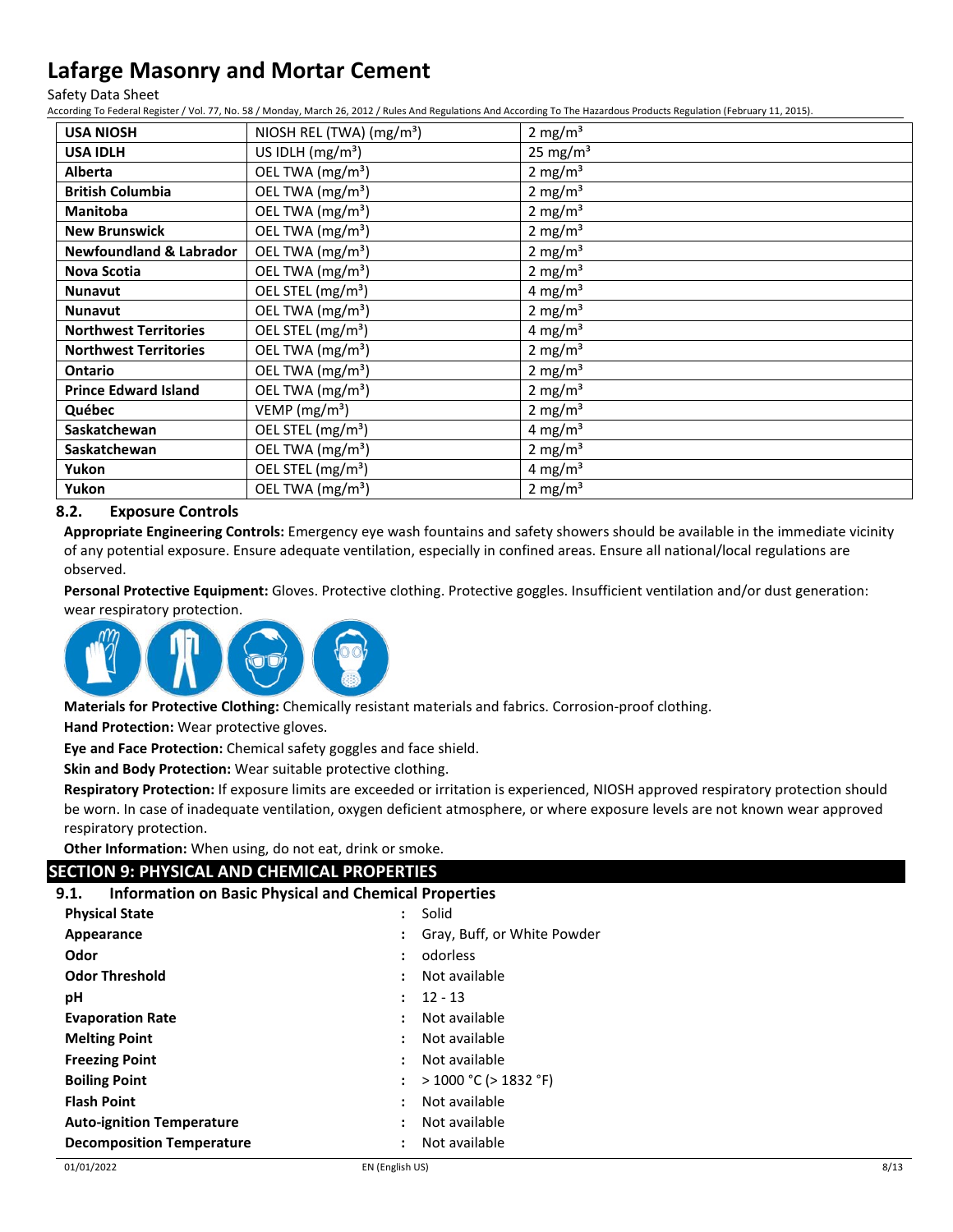Safety Data Sheet

According To Federal Register / Vol. 77, No. 58 / Monday, March 26, 2012 / Rules And Regulations And According To The Hazardous Products Regulation (February 11, 2015).

| Flammability (solid, gas)                     | Not available<br>$\ddot{\phantom{a}}$ |
|-----------------------------------------------|---------------------------------------|
| Lower Flammable Limit                         | Not available<br>$\ddot{\phantom{a}}$ |
| <b>Upper Flammable Limit</b>                  | Not available<br>$\mathbf{r}$         |
| <b>Vapor Pressure</b>                         | Not available<br>$\mathbf{L}$         |
| <b>Relative Vapor Density at 20°C</b>         | Not available<br>$\ddot{\phantom{a}}$ |
| <b>Specific Gravity</b>                       | $\therefore$ 2.65 - 3.15 (Water = 1)  |
| Solubility                                    | Slight; Water: $0.1 - 1$ %            |
| <b>Partition Coefficient: N-Octanol/Water</b> | Not available<br>$\mathbf{L}$         |
| <b>Viscosity</b>                              | Not available<br>$\ddot{\phantom{a}}$ |

### **SECTION 10: STABILITY AND REACTIVITY**

**10.1. Reactivity:** May react exothermically with water releasing heat. Adding an acid to a base or base to an acid may cause a violent reaction.

**10.2. Chemical Stability:** Stable under recommended handling and storage conditions (see Section 7).

**10.3. Possibility of Hazardous Reactions:** Hazardous polymerization will not occur.

**10.4. Conditions to Avoid:** Incompatible materials.

**10.5. Incompatible Materials:** Acids. Oxidizers. Ammonium salts. Aluminum metal. Diazomethane. Phosphorus.

**10.6. Hazardous Decomposition Products:** None expected under normal conditions of use.

## **SECTION 11: TOXICOLOGICAL INFORMATION**

### **11.1. Information on Toxicological Effects - Product**

**Acute Toxicity (Oral):** Not classified

**Acute Toxicity (Dermal):** Not classified

**Acute Toxicity (Inhalation):** Not classified

**LD50 and LC50 Data:** Not available

**Skin Corrosion/Irritation:** Causes severe skin burns and eye damage.

**pH:** 12 - 13

**Eye Damage/Irritation:** Causes serious eye damage.

**pH:** 12 - 13

**Respiratory or Skin Sensitization:** May cause an allergic skin reaction.

**Germ Cell Mutagenicity:** Not classified

**Carcinogenicity:** May cause cancer (Inhalation).

**Specific Target Organ Toxicity (Repeated Exposure):** Causes damage to organs (lung/respiratory system) through prolonged or repeated exposure (Inhalation).

**Reproductive Toxicity:** Not classified

**Specific Target Organ Toxicity (Single Exposure):** May cause respiratory irritation.

**Aspiration Hazard:** Not classified

**Symptoms/Injuries After Inhalation:** Irritation of the respiratory tract and the other mucous membranes. May be corrosive to the respiratory tract. The three types of silicosis include: 1) Simple chronic silicosis – which results from long-term exposure (more than 20 years) to low amounts of respirable crystalline silica. Nodules of chronic inflammation and scarring provoked by the respirable crystalline silica form in the lungs and chest lymph nodes. This disease may feature breathlessness and may resemble chronic obstructive pulmonary disease (COPD); 2) Accelerated silicosis – occurs after exposure to larger amounts of respirable crystalline silica over a shorter period of time (5-15 years); 3) Acute silicosis – results from short-term exposure to very large amounts of respirable crystalline silica. The lungs become very inflamed and may fill with fluid, causing severe shortness of breath and low blood oxygen levels. Inflammation, scarring, and symptoms progress faster in accelerated silicosis than in simple silicosis. Progressive massive fibrosis may occur in simple or accelerated silicosis, but is more common in the accelerated form. Progressive massive fibrosis results from severe scarring and leads to the destruction of normal lung structures.

**Symptoms/Injuries After Skin Contact:** Concrete may cause dry skin, discomfort, irritation, severe burns, and dermatitis. Exposure of sufficient duration to wet concrete can cause serious, potentially irreversible damage to skin, eye, respiratory and digestive tracts due to chemical (caustic) burns, including third degree burns. A skin exposure may be hazardous even if there is no pain or discomfort. Unhardened concrete is capable of causing dermatitis by irritation and allergy. Skin affected by dermatitis may include symptoms such as, redness, itching, rash, scaling, and cracking. Irritant dermatitis is caused by the physical properties of concrete including alkalinity and abrasion. Allergic contact dermatitis is caused by sensitization to hexavalent chromium (chromate) potentially present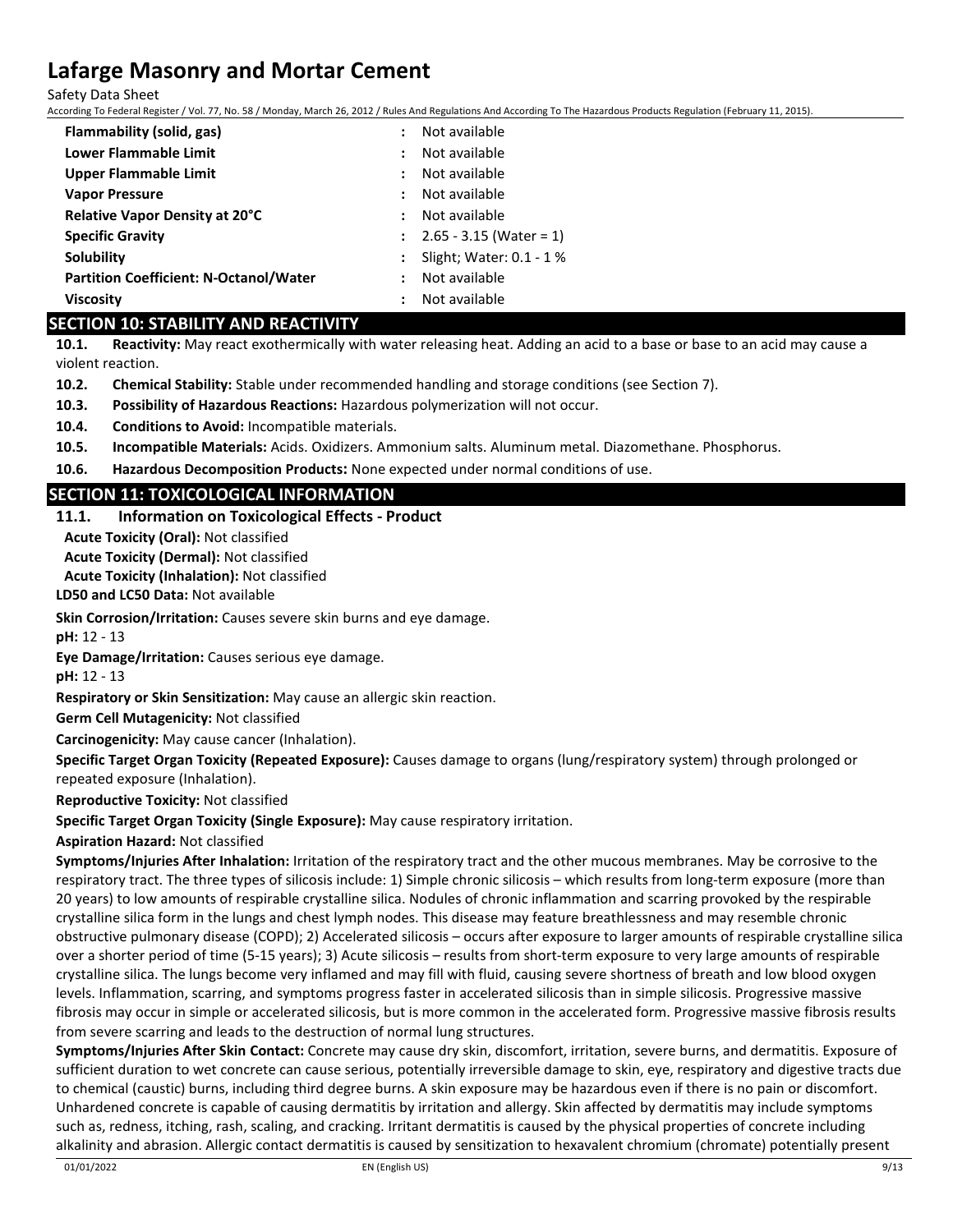Safety Data Sheet

According To Federal Register / Vol. 77, No. 58 / Monday, March 26, 2012 / Rules And Regulations And According To The Hazardous Products Regulation (February 11, 2015).

in concrete. The reaction can range from a mild rash to severe skin ulcers. Persons already sensitized may react to the first contact with wet concrete. Others may develop allergic dermatitis after years of repeated contact with wet concrete. May cause an allergic skin reaction.

**Symptoms/Injuries After Eye Contact:** Potentially causes permanent damage to the cornea, iris, or conjunctiva. Airborne dust may cause immediate or delayed irritation or inflammation. Eye contact with large amounts of dry powder or with wet cement can cause moderate eye irritation, chemical burns and blindness. Eye exposures require immediate first aid and medical attention to prevent significant damage to the eye.

**Symptoms/Injuries After Ingestion:** May cause burns or irritation of the linings of the mouth, throat, and gastrointestinal tract. **Chronic Symptoms:** May cause cancer. Causes damage to organs through prolonged or repeated exposure.

### **11.2. Information on Toxicological Effects - Ingredient(s)**

#### **LD50 and LC50 Data:**

| Quartz (14808-60-7)                                                                               |                      |              |  |  |
|---------------------------------------------------------------------------------------------------|----------------------|--------------|--|--|
| <b>LD50 Oral Rat</b>                                                                              | > 5000 mg/kg         |              |  |  |
| <b>LD50 Dermal Rat</b>                                                                            |                      | > 5000 mg/kg |  |  |
| Calcium hydroxide (1305-62-0)                                                                     |                      |              |  |  |
| <b>LD50 Oral Rat</b>                                                                              |                      | 7340 mg/kg   |  |  |
| Magnesium oxide (MgO) (1309-48-4)                                                                 |                      |              |  |  |
| <b>LD50 Oral Rat</b>                                                                              |                      | 3870 mg/kg   |  |  |
| Calcium oxide (1305-78-8)                                                                         |                      |              |  |  |
| <b>LD50 Oral Rat</b>                                                                              |                      | > 2000 mg/kg |  |  |
| <b>LD50 Dermal Rabbit</b>                                                                         |                      | > 2500 mg/kg |  |  |
| Quartz (14808-60-7)                                                                               |                      |              |  |  |
| <b>IARC Group</b>                                                                                 | $\mathbf{1}$         |              |  |  |
| <b>National Toxicology Program (NTP) Status</b><br>Known Human Carcinogens.                       |                      |              |  |  |
| <b>OSHA Hazard Communication Carcinogen List</b><br>In OSHA Hazard Communication Carcinogen list. |                      |              |  |  |
| <b>SECTION 12: ECOLOGICAL INFORMATION</b>                                                         |                      |              |  |  |
| 12.1.<br><b>Toxicity</b>                                                                          |                      |              |  |  |
| Ecology - General: High pH (alkalinity) of product may be harmful to aquatic life.                |                      |              |  |  |
| Calcium oxide (1305-78-8)                                                                         |                      |              |  |  |
| LC50 Fish 1                                                                                       | 50.6 mg/l            |              |  |  |
| 12.2.<br><b>Persistence and Degradability</b>                                                     |                      |              |  |  |
| <b>Lafarge Masonry and Mortar Cement</b>                                                          |                      |              |  |  |
| <b>Persistence and Degradability</b><br>Not established.                                          |                      |              |  |  |
| 12.3.<br><b>Bioaccumulative Potential</b>                                                         |                      |              |  |  |
| <b>Lafarge Masonry and Mortar Cement</b>                                                          |                      |              |  |  |
| <b>Bioaccumulative Potential</b>                                                                  | Not established.     |              |  |  |
| Calcium hydroxide (1305-62-0)                                                                     |                      |              |  |  |
| <b>BCF Fish 1</b>                                                                                 | (no bioaccumulation) |              |  |  |
| Calcium oxide (1305-78-8)                                                                         |                      |              |  |  |

### **BCF Fish 1** (no bioaccumulation) **12.4. Mobility in Soil**

Not available

### **12.5. Other Adverse Effects**

**Other Information:** Avoid release to the environment.

## **SECTION 13: DISPOSAL CONSIDERATIONS**

### **13.1. Waste treatment methods**

**Waste Disposal Recommendations:** Dispose of contents/container in accordance with local, regional, national, and international regulations.

**Additional Information:** Container may remain hazardous when empty. Continue to observe all precautions.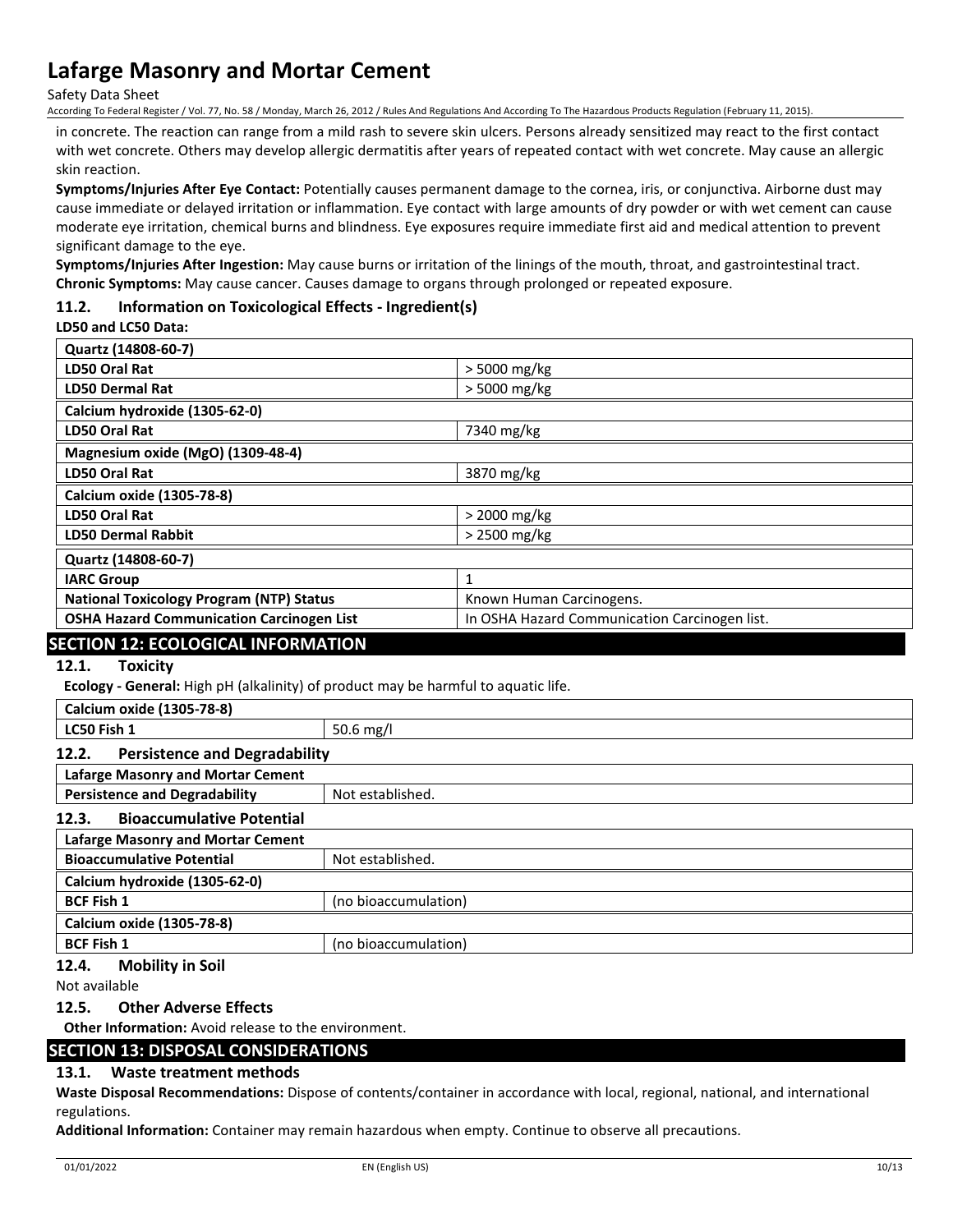Safety Data Sheet

According To Federal Register / Vol. 77, No. 58 / Monday, March 26, 2012 / Rules And Regulations And According To The Hazardous Products Regulation (February 11, 2015).

**Ecology - Waste Materials:** Avoid release to the environment.

### **SECTION 14: TRANSPORT INFORMATION**

The shipping description(s) stated herein were prepared in accordance with certain assumptions at the time the SDS was authored, and can vary based on a number of variables that may or may not have been known at the time the SDS was issued.

- **14.1. In Accordance with DOT** Not regulated for transport
- **14.2. In Accordance with IMDG** Not regulated for transport
- 14.3. In Accordance with IATA Not regulated for transport
- 14.4. In Accordance with TDG Not regulated for transport

## **SECTION 15: REGULATORY INFORMATION**

#### **15.1. US Federal Regulations**

| <b>Lafarge Masonry and Mortar Cement</b>   |                                                                    |
|--------------------------------------------|--------------------------------------------------------------------|
| <b>SARA Section 311/312 Hazard Classes</b> | Health hazard - Serious eye damage or eye irritation               |
|                                            | Health hazard - Specific target organ toxicity (single or repeated |
|                                            | exposure)                                                          |
|                                            | Health hazard - Carcinogenicity                                    |
|                                            | Health hazard - Skin corrosion or Irritation                       |
|                                            | Health hazard - Respiratory or skin sensitization                  |

**Quartz (14808-60-7)**

Listed on the United States TSCA (Toxic Substances Control Act) inventory

#### **Limestone (1317-65-3)**

Listed on the United States TSCA (Toxic Substances Control Act) inventory

**Cement, portland, chemicals (65997-15-1)**

Listed on the United States TSCA (Toxic Substances Control Act) inventory

**Calcium hydroxide (1305-62-0)**

Listed on the United States TSCA (Toxic Substances Control Act) inventory

#### **Magnesium oxide (MgO) (1309-48-4)**

Listed on the United States TSCA (Toxic Substances Control Act) inventory

**Calcium oxide (1305-78-8)**

Listed on the United States TSCA (Toxic Substances Control Act) inventory

### **15.2. US State Regulations**

#### **Quartz (14808-60-7)**

| U.S. - California - Proposition 65 - Carcinogens List | WARNING: This product contains chemicals known to the State of |
|-------------------------------------------------------|----------------------------------------------------------------|
|                                                       | California to cause cancer.                                    |

#### **Quartz (14808-60-7)**

U.S. - Massachusetts - Right To Know List

U.S. - New Jersey - Right to Know Hazardous Substance List

U.S. - Pennsylvania - RTK (Right to Know) List

## **Limestone (1317-65-3)**

- U.S. Massachusetts Right To Know List
- U.S. New Jersey Right to Know Hazardous Substance List

U.S. - Pennsylvania - RTK (Right to Know) List

## **Cement, portland, chemicals (65997-15-1)**

## U.S. - Massachusetts - Right To Know List

U.S. - New Jersey - Right to Know Hazardous Substance List

U.S. - Pennsylvania - RTK (Right to Know) List

## **Calcium hydroxide (1305-62-0)**

U.S. - Massachusetts - Right To Know List

U.S. - New Jersey - Right to Know Hazardous Substance List

U.S. - Pennsylvania - RTK (Right to Know) List

## **Magnesium oxide (MgO) (1309-48-4)**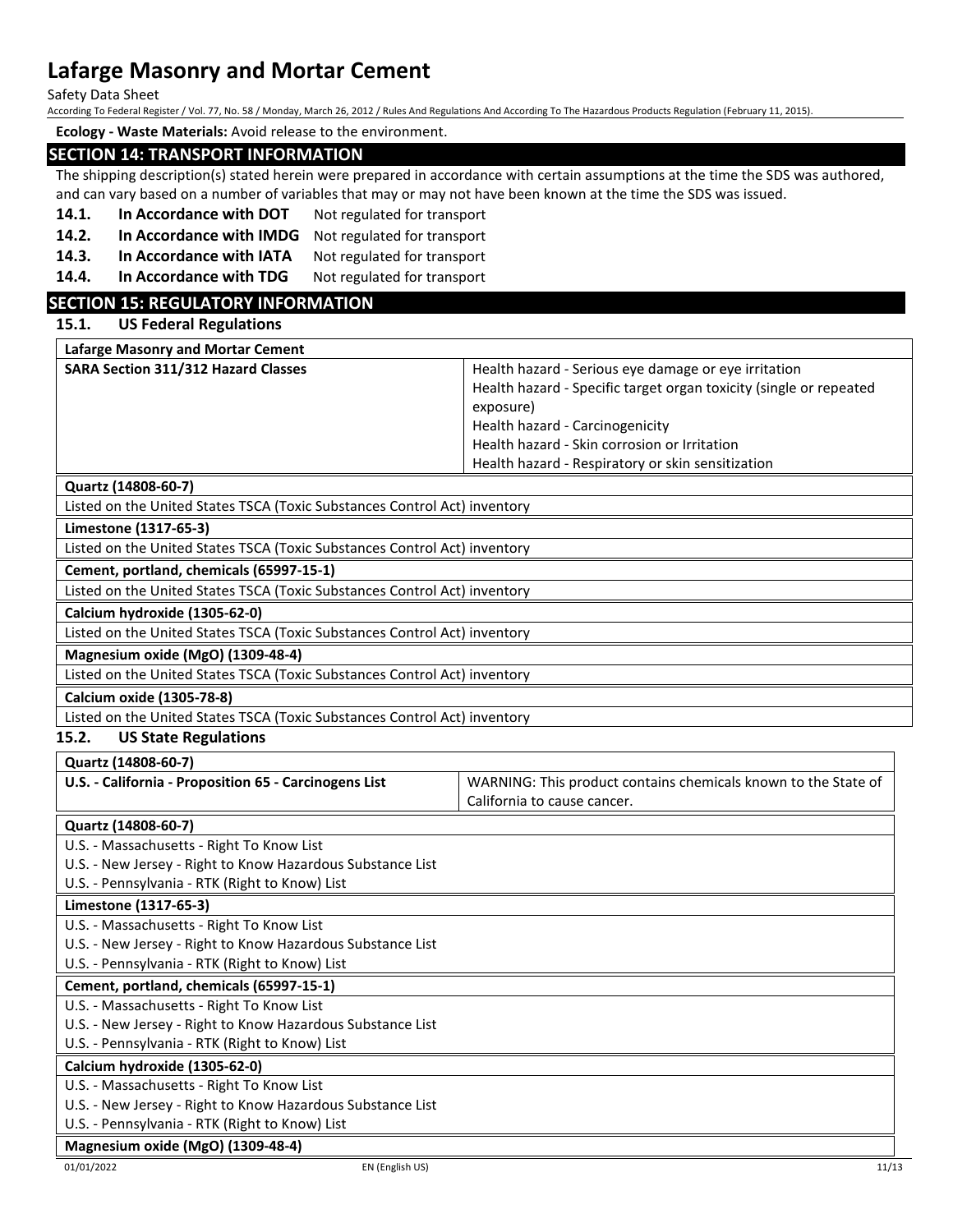Safety Data Sheet

According To Federal Register / Vol. 77, No. 58 / Monday, March 26, 2012 / Rules And Regulations And According To The Hazardous Products Regulation (February 11, 2015).

- U.S. Massachusetts Right To Know List
- U.S. New Jersey Right to Know Hazardous Substance List

## U.S. - Pennsylvania - RTK (Right to Know) List

#### **Gypsum (Ca(SO4).2H2O) (13397-24-5)**

U.S. - New Jersey - Right to Know Hazardous Substance List

U.S. - Pennsylvania - RTK (Right to Know) List

## **Calcium oxide (1305-78-8)**

U.S. - Massachusetts - Right To Know List

U.S. - New Jersey - Right to Know Hazardous Substance List

U.S. - Pennsylvania - RTK (Right to Know) List

### **15.3. Canadian Regulations**

### **Quartz (14808-60-7)**

Listed on the Canadian DSL (Domestic Substances List)

#### **Limestone (1317-65-3)**

Listed on the Canadian NDSL (Non-Domestic Substances List)

**Cement, portland, chemicals (65997-15-1)**

Listed on the Canadian DSL (Domestic Substances List)

**Calcium hydroxide (1305-62-0)**

Listed on the Canadian DSL (Domestic Substances List)

#### **Magnesium oxide (MgO) (1309-48-4)**

Listed on the Canadian DSL (Domestic Substances List)

### **Gypsum (Ca(SO4).2H2O) (13397-24-5)**

Listed on the Canadian DSL (Domestic Substances List)

**Calcium oxide (1305-78-8)**

Listed on the Canadian DSL (Domestic Substances List)

## **SECTION 16: OTHER INFORMATION, INCLUDING DATE OF PREPARATION OR LAST REVISION**

| Date of Preparation or Latest | January 1, 2022                                                                       |
|-------------------------------|---------------------------------------------------------------------------------------|
| <b>Revision</b>               |                                                                                       |
| <b>Other Information</b>      | : This document has been prepared in accordance with the SDS requirements of the OSHA |
|                               | Hazard Communication Standard 29 CFR 1910.1200 and Canada's Hazardous Products        |
|                               | Regulations (HPR) SOR/2015-17.                                                        |

#### **GHS Full Text Phrases:**

| <b>Aquatic Acute 3</b> | Hazardous to the aquatic environment - Acute Hazard Category 3 |
|------------------------|----------------------------------------------------------------|
| Carc. 1A               | Carcinogenicity Category 1A                                    |
| Eye Dam. 1             | Serious eye damage/eye irritation Category 1                   |
| Skin Corr. 1C          | Skin corrosion/irritation Category 1C                          |
| Skin Irrit. 2          | Skin corrosion/irritation Category 2                           |
| Skin Sens. 1           | Skin sensitization, Category 1                                 |
| STOT RE 1              | Specific target organ toxicity (repeated exposure) Category 1  |
| STOT SE 3              | Specific target organ toxicity (single exposure) Category 3    |
| H314                   | Causes severe skin burns and eye damage                        |
| H315                   | Causes skin irritation                                         |
| H317                   | May cause an allergic skin reaction                            |
| H318                   | Causes serious eye damage                                      |
| H335                   | May cause respiratory irritation                               |
| H350                   | May cause cancer                                               |
| H372                   | Causes damage to organs through prolonged or repeated exposure |
| H402                   | Harmful to aquatic life                                        |